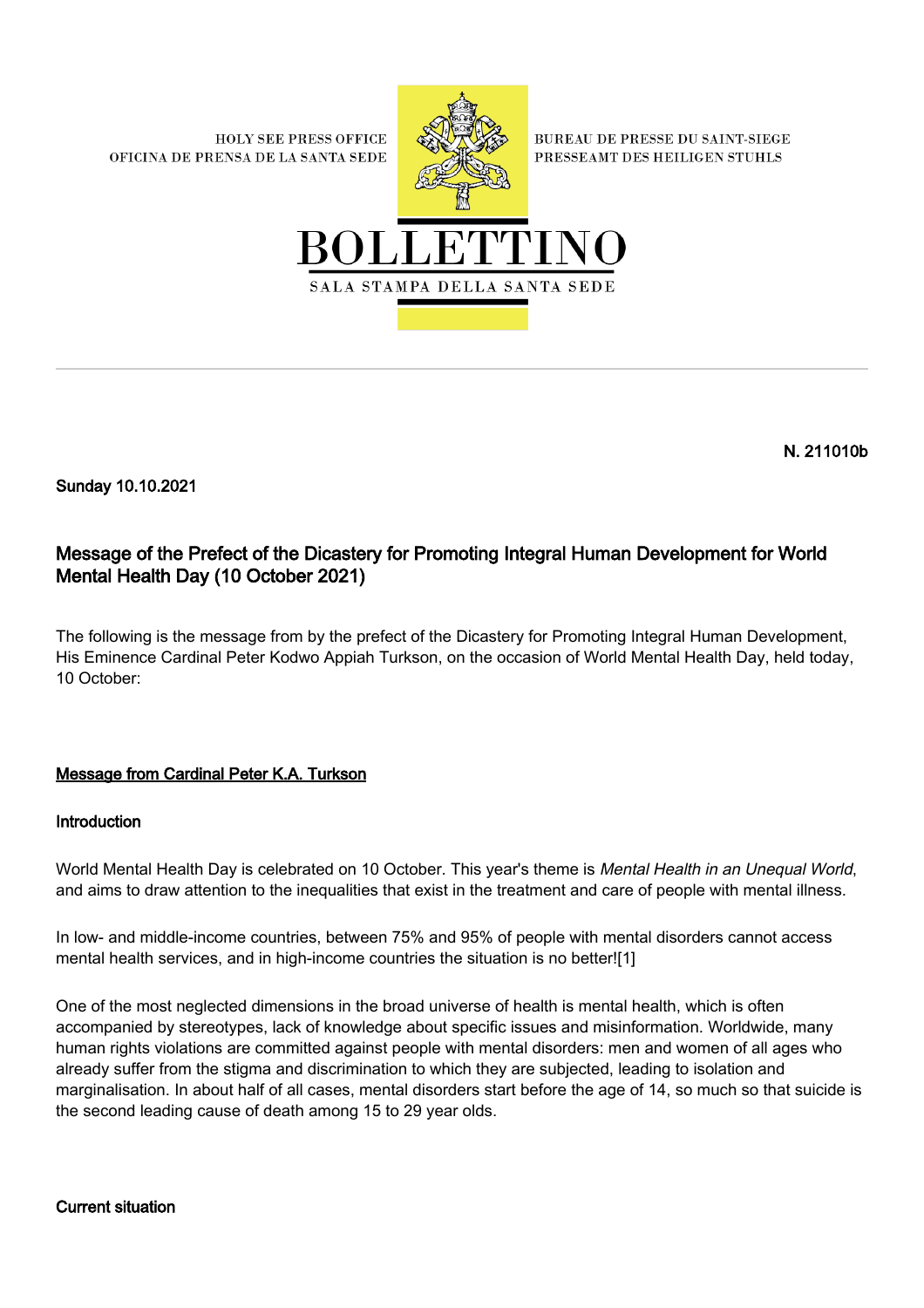It is estimated that before the Covid 19 pandemic, almost one billion people worldwide suffered from mental disorders. As the health emergency unfolded, the social restrictions imposed by the first phase of the emergency led to an increase in the abuse of alcohol and other psychotropic substances, as well as the exacerbation of various forms of addiction, including gambling. It is precisely the measures taken to combat the Covid 19 virus that have been a further cause of loneliness for people with mental disorders: the impossibility of carrying out their usual activities and cultivating their usual relationships has worsened their already distressing condition of marginalisation, especially for people who are housed in social assistance institutions and psychiatric hospitals.[2]

In reality, the onset of the pandemic, with profound consequences for the entire world population, is only the precipitating factor in a multi-dimensional crisis rooted in inadequate social, health and economic policies. Policies that have often generated new poverty and marginalisation, and which continue to create conditions of injustice and unfairness in the distribution of resources, to the detriment of millions of people. A crisis fuelled by a widespread weakening of spiritual values, of the sense of responsibility and of the value of solidarity. The gap between rich and poor has widened. With the health emergency, new poverties have emerged, adding to the already known social fragilities, mainly due to the lack of work.[3]In particular, in the most vulnerable countries more and more people are losing their jobs, entering a condition of poverty; it is especially women who suffer most from the consequences of the pandemic and social inequalities.[4]

Evidence shows that poverty and inequality affect a person's mental development and mental health. Social disadvantage - which begins before birth and increases throughout life - has a significant impact on an individual's mental health as a critical factor: the physical and social environment in which one lives, as well as access to health services and education, are all social determinants that have a profound effect on mental health.

In order to reduce the incidence of mental disorders associated with social inequalities, it is therefore necessary to adopt policies aimed at improving the physical and social environment of the unborn child, as well as living conditions during early childhood, school age, the period when family plans and professional ambitions are being realised, and in later life. In particular, it has been observed that ensuring optimal living conditions for children from the outset offers a greater likelihood of wellbeing, including mental wellbeing, in adulthood, with direct benefits for the community to which they belong.[5]

In fact, we note that, in every culture, when mental health is lacking, there is a triple fragility: the fragility of any illness that confronts us with a personal limitation; the fragility that arises from a dissolution of one's own identity, which leaves people "without a face"; the social fragility that is the result of the lack of integration in one's own community and of the rejection of those who are frightened by mental illness and do not know how to integrate it, welcome it, treat it. Stigma and discrimination can affect more widely and deeply than wounds to the body and mind, and involve not only the person with the disorder but also his or her family. I therefore appeal for action to be taken to put an end to this personal and family stigma by tackling the causes that lead to rejection and isolation.

#### The role of the care community

In the face of this, we are all called to be close to our brothers and sisters with mental illness, to fight against all forms of discrimination and stigma against them.

As Pope Francis reminds us, "a truly human and fraternal society will be capable of ensuring in an efficient and stable way that each of its members is accompanied at every stage of life. Not only by providing for their basic needs, but by enabling them to give the best of themselves, even though their performance may be less than optimum" [6] Indeed, "only when our economic and social system no longer produces even a single victim, a single person cast aside, will we be able to celebrate the feast of universal fraternity" [7] The Holy Father's words tell us that the logic of discarding and rejection is a logic that subverts social justice in the world. The words of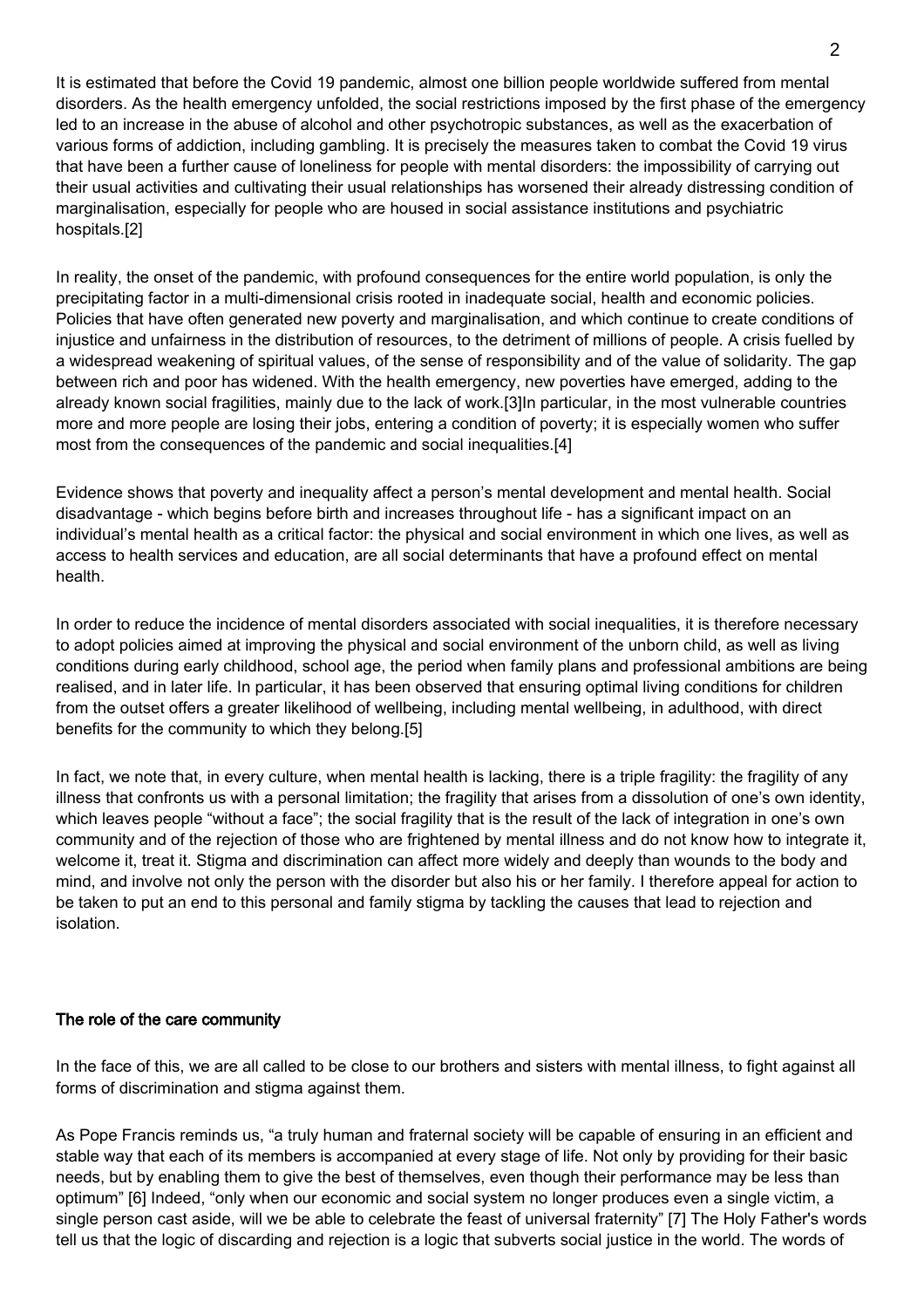the Holy Father tell us that the logic of rejection and waste is a logic that subverts social justice in the world.

This underlines the need to abandon the current paradigm of development in order to adopt a cultural model that restores human dignity to the centre and promotes the good of individuals and of the whole of humanity. It is time to return to caring for the fragility of every man and woman, every child and every elderly person, with the attentive attitude of solidarity of the Good Samaritan[8].

## A caring community is a community of Good Samaritans

 $\overline{\phantom{a}}$  , where  $\overline{\phantom{a}}$  , where  $\overline{\phantom{a}}$  , where  $\overline{\phantom{a}}$ 

Our thoughts then turn to the many "hidden Samaritans", the professionals, volunteers and workers at all levels who take care of those suffering from mental distress with professionalism and competence, and who often operate in difficult conditions due to the absence or scarcity of adequate facilities for treating these illnesses and assisting the sick person and his or her family. It is therefore hoped that the health system will be strengthened to protect mental health, not least by supporting organisations engaged in scientific research into mental illness and promoting models of social inclusion. It is important to involve the community in which the mentally ill person lives, to ensure presence and affection[9].

It is in this direction that the efforts of the Dicastery for Promoting Integral Human Development and the Vatican Covid 19 Commission, which the Holy Father established on 20 March 2020, within the Dicastery itself, to express the Church's concern and love for the entire human family in the face of the pandemic, are moving. Drawing on a wealth of expertise from local communities, global platforms and academic experts, the Commission seeks broad and bold changes: dignity at work, new structures for the common good, solidarity at the heart of governance and nature in harmony with social systems. The aim is not only to alleviate immediate suffering, but also to initiate the transformation of hearts, minds and structures towards a new model of development that prepares a better future for all.

Cardinal Peter Kodwo Appiah Turkson

Prefect

[1]World Federation for Mental Health (WFMH), 2021 World Mental Health Global Awareness Campaign, in wfmh.global/2021-world-mental-health-global-awareness-campaign-world-mental-health-day-theme/

[2]World Health Organization (WHO), 148th Session Executive Board, Report by Director General "Mental health preparedness and response for the Covid-19 pandemic" in https:/Iapps.who.int/gb/ebwha/pdf files/EB148/B148 20- en.pdf.

[3]Dicastery for Promoting Integral Human Development, "Accompanying people in psychological distress in the context of the COVID-19 pandemic", November 2020, in https://www.humandevelopment.va/en/news/2021/accompagnare-le-persone-in-sofferenza-psicologica-nelcontesto-d.html

[4] Dicastery for Promoting Integral Human Development, "Accompanying people in psychological distress in the context of the COVID-19 pandemic", November 2020, in